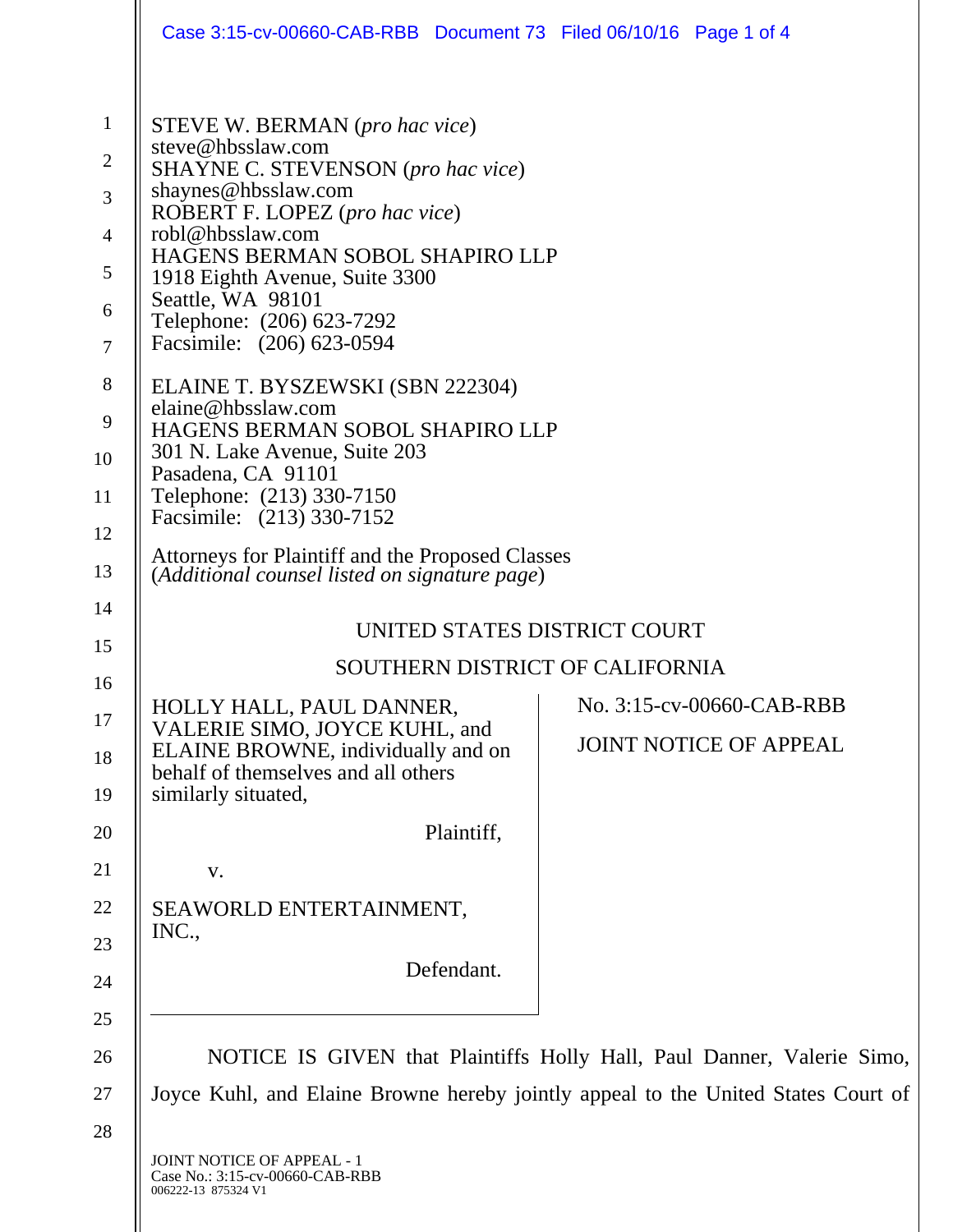1

2

3

4

5

6

7

8

9

Appeals for the Ninth Circuit from the Judgment in a Civil Case (ECF No. 72) entered in this action on May 13, 2016 (attached hereto as Exhibit A), pursuant to the May 13, 2016 Order Granting the Motion to Dismiss (ECF No. 71) filed by Defendant Seaworld Entertainment, Inc. (attached hereto as Exhibit B). *See* Fed. R. App. P.  $3(b)(1)$ .

Pursuant to Circuit Rules 3-1 and 3-2(b), Plaintiffs submit their filing fee and appellate docket fee and concurrently file their Representation Statement required by Fed. R. App. P. 12(b).

| 10 |                                                                                             | Respectfully submitted,                                    |
|----|---------------------------------------------------------------------------------------------|------------------------------------------------------------|
| 11 |                                                                                             |                                                            |
| 12 | DATED: June 10, 2016                                                                        | HAGENS BERMAN SOBOL SHAPIRO LLP                            |
| 13 |                                                                                             |                                                            |
| 14 |                                                                                             | By /s/ Steve W. Berman                                     |
| 15 |                                                                                             | <b>STEVE W. BERMAN</b> (pro hac vice)<br>steve@hbsslaw.com |
| 16 |                                                                                             | SHAYNE C. STEVENSON (pro hac vice)                         |
| 17 |                                                                                             | shaynes@hbsslaw.com<br>ROBERT F. LOPEZ (pro hac vice)      |
| 18 |                                                                                             | robl@hbsslaw.com<br>HAGENS BERMAN SOBOL SHAPIRO LLP        |
| 19 |                                                                                             | 1918 Eighth Avenue, Suite 3300                             |
| 20 |                                                                                             | Seattle, WA 98101                                          |
| 21 |                                                                                             | Telephone: (206) 623-7292                                  |
|    |                                                                                             | ELAINE T. BYSZEWSKI (SBN 222304)                           |
| 22 |                                                                                             | elaine@hbsslaw.com                                         |
| 23 |                                                                                             | HAGENS BERMAN SOBOL SHAPIRO LLP                            |
| 24 |                                                                                             | 301 N. Lake Avenue, Suite 203                              |
| 25 |                                                                                             | Pasadena, CA 91101                                         |
|    |                                                                                             | Telephone: (213) 330-7150                                  |
| 26 |                                                                                             | Attorneys for Plaintiffs Hall, Danner, Simo and the        |
| 27 |                                                                                             | <b>Proposed Classes</b>                                    |
| 28 |                                                                                             |                                                            |
|    | <b>JOINT NOTICE OF APPEAL - 2</b><br>Case No.: 3:15-cv-00660-CAB-RBB<br>006222-13 875324 V1 |                                                            |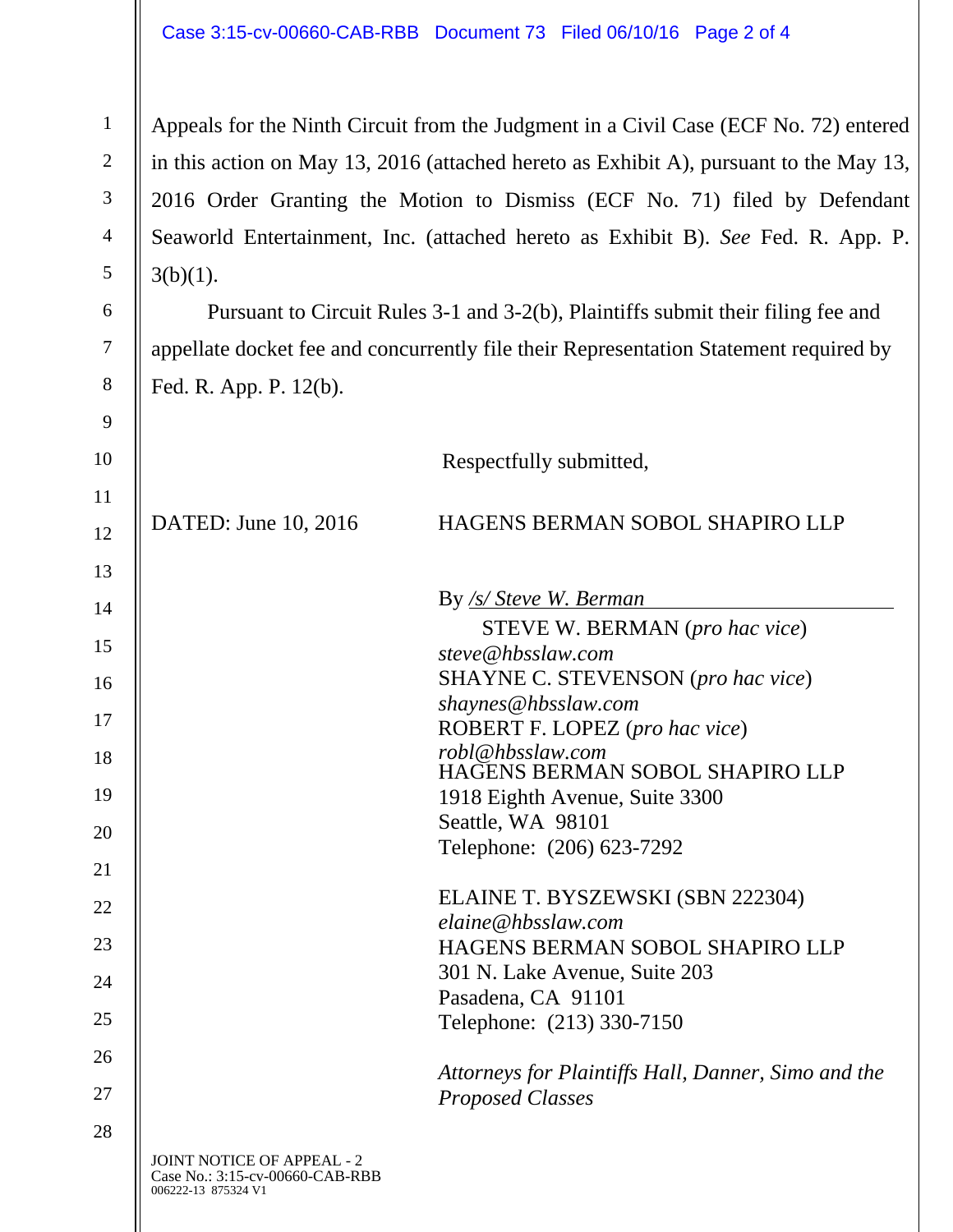|                                                                | Case 3:15-cv-00660-CAB-RBB Document 73 Filed 06/10/16 Page 3 of 4                    |                                                |                                                                                              |                                               |
|----------------------------------------------------------------|--------------------------------------------------------------------------------------|------------------------------------------------|----------------------------------------------------------------------------------------------|-----------------------------------------------|
| $\mathbf{1}$<br>$\sqrt{2}$<br>$\mathfrak{Z}$<br>$\overline{4}$ |                                                                                      | 626 N.E. First Street<br>Gainesville, FL 32601 | PAUL S. ROTHSTEIN (pro hac vice)<br>psr@rothsteinforjustice.com<br>Telephone: (352) 376-7650 |                                               |
| $\mathfrak{S}$<br>6                                            |                                                                                      | <b>Proposed Classes</b>                        |                                                                                              | Attorney for Plaintiffs Kuhl, Browne, and the |
| $\overline{7}$                                                 |                                                                                      |                                                |                                                                                              |                                               |
| 8                                                              |                                                                                      |                                                |                                                                                              |                                               |
| $\overline{9}$                                                 |                                                                                      |                                                |                                                                                              |                                               |
| 10                                                             |                                                                                      |                                                |                                                                                              |                                               |
| 11                                                             |                                                                                      |                                                |                                                                                              |                                               |
| 12                                                             |                                                                                      |                                                |                                                                                              |                                               |
| 13                                                             |                                                                                      |                                                |                                                                                              |                                               |
| 14                                                             |                                                                                      |                                                |                                                                                              |                                               |
| 15                                                             |                                                                                      |                                                |                                                                                              |                                               |
| 16                                                             |                                                                                      |                                                |                                                                                              |                                               |
| 17                                                             |                                                                                      |                                                |                                                                                              |                                               |
| 18                                                             |                                                                                      |                                                |                                                                                              |                                               |
| 19                                                             |                                                                                      |                                                |                                                                                              |                                               |
| 20                                                             |                                                                                      |                                                |                                                                                              |                                               |
| 21                                                             |                                                                                      |                                                |                                                                                              |                                               |
| 22                                                             |                                                                                      |                                                |                                                                                              |                                               |
| 23                                                             |                                                                                      |                                                |                                                                                              |                                               |
| 24                                                             |                                                                                      |                                                |                                                                                              |                                               |
| 25                                                             |                                                                                      |                                                |                                                                                              |                                               |
| 26                                                             |                                                                                      |                                                |                                                                                              |                                               |
| 27                                                             |                                                                                      |                                                |                                                                                              |                                               |
| 28                                                             |                                                                                      |                                                |                                                                                              |                                               |
|                                                                | JOINT NOTICE OF APPEAL - 3<br>Case No.: 3:15-cv-00660-CAB-RBB<br>006222-13 875324 V1 |                                                |                                                                                              |                                               |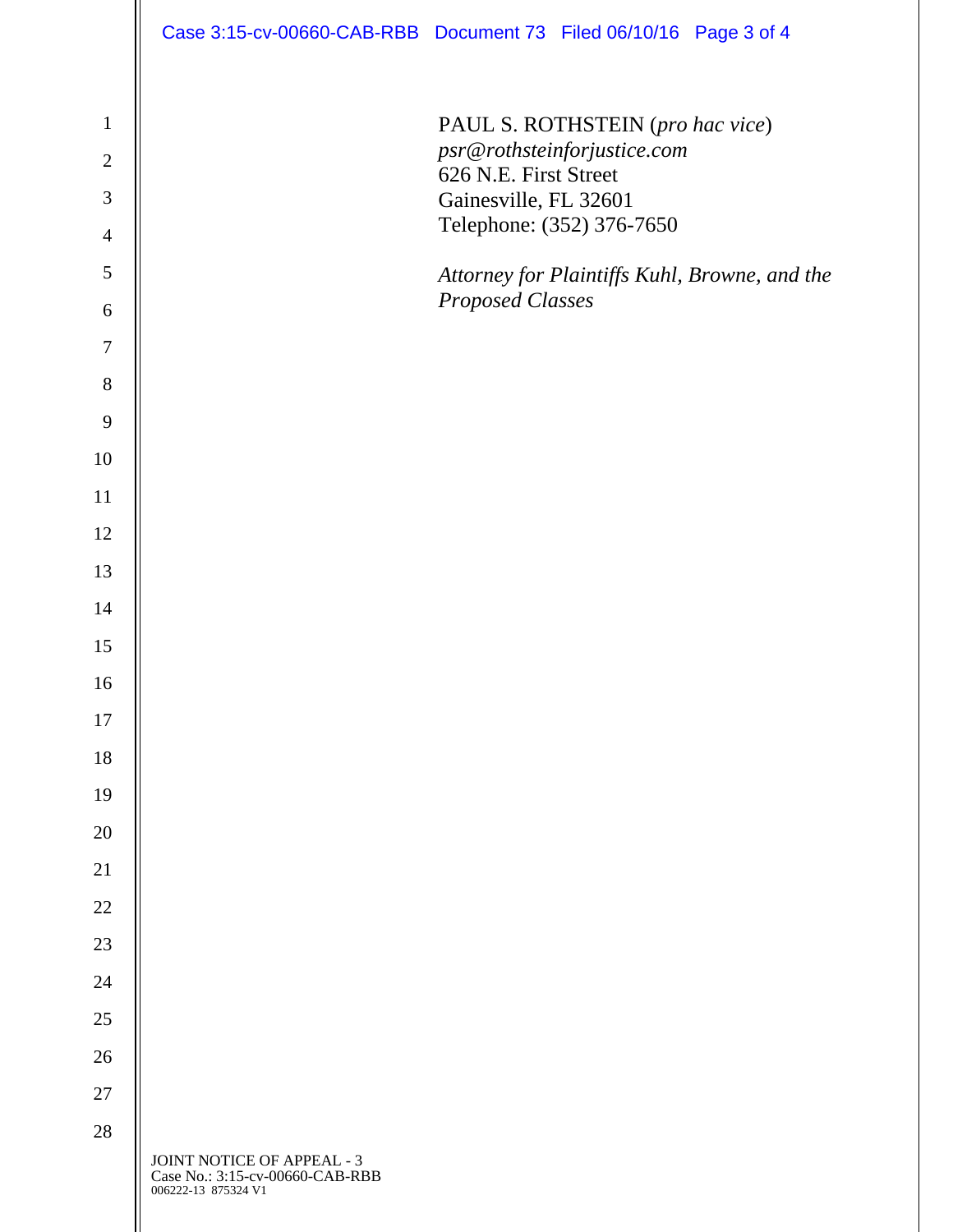|                  | Case 3:15-cv-00660-CAB-RBB Document 73 Filed 06/10/16 Page 4 of 4                                          |  |  |  |  |
|------------------|------------------------------------------------------------------------------------------------------------|--|--|--|--|
|                  |                                                                                                            |  |  |  |  |
| $\mathbf 1$      | <b>PROOF OF SERVICE</b>                                                                                    |  |  |  |  |
| $\overline{2}$   | I hereby certify that a true copy of the above document was served upon the                                |  |  |  |  |
| $\overline{3}$   | attorney of record for each other party through the Court's electronic filing service on<br>June 10, 2016. |  |  |  |  |
| $\overline{4}$   |                                                                                                            |  |  |  |  |
| 5                |                                                                                                            |  |  |  |  |
| $\boldsymbol{6}$ | <i><u>/s/ Steve W. Berman</u></i><br>Steve W. Berman                                                       |  |  |  |  |
| $\boldsymbol{7}$ |                                                                                                            |  |  |  |  |
| $8\,$            |                                                                                                            |  |  |  |  |
| 9                |                                                                                                            |  |  |  |  |
| 10               |                                                                                                            |  |  |  |  |
| 11               |                                                                                                            |  |  |  |  |
| 12               |                                                                                                            |  |  |  |  |
| 13               |                                                                                                            |  |  |  |  |
| 14               |                                                                                                            |  |  |  |  |
| 15               |                                                                                                            |  |  |  |  |
| 16               |                                                                                                            |  |  |  |  |
| 17               |                                                                                                            |  |  |  |  |
| 18               |                                                                                                            |  |  |  |  |
| 19               |                                                                                                            |  |  |  |  |
| 20               |                                                                                                            |  |  |  |  |
| 21               |                                                                                                            |  |  |  |  |
| 22               |                                                                                                            |  |  |  |  |
| 23               |                                                                                                            |  |  |  |  |
| 24               |                                                                                                            |  |  |  |  |
| 25               |                                                                                                            |  |  |  |  |
| 26               |                                                                                                            |  |  |  |  |
| 27               |                                                                                                            |  |  |  |  |
| $28\,$           | JOINT NOTICE OF APPEAL - 3<br>Case No.: 3:15-cv-00660-CAB-RBB<br>006222-13 875324 V1                       |  |  |  |  |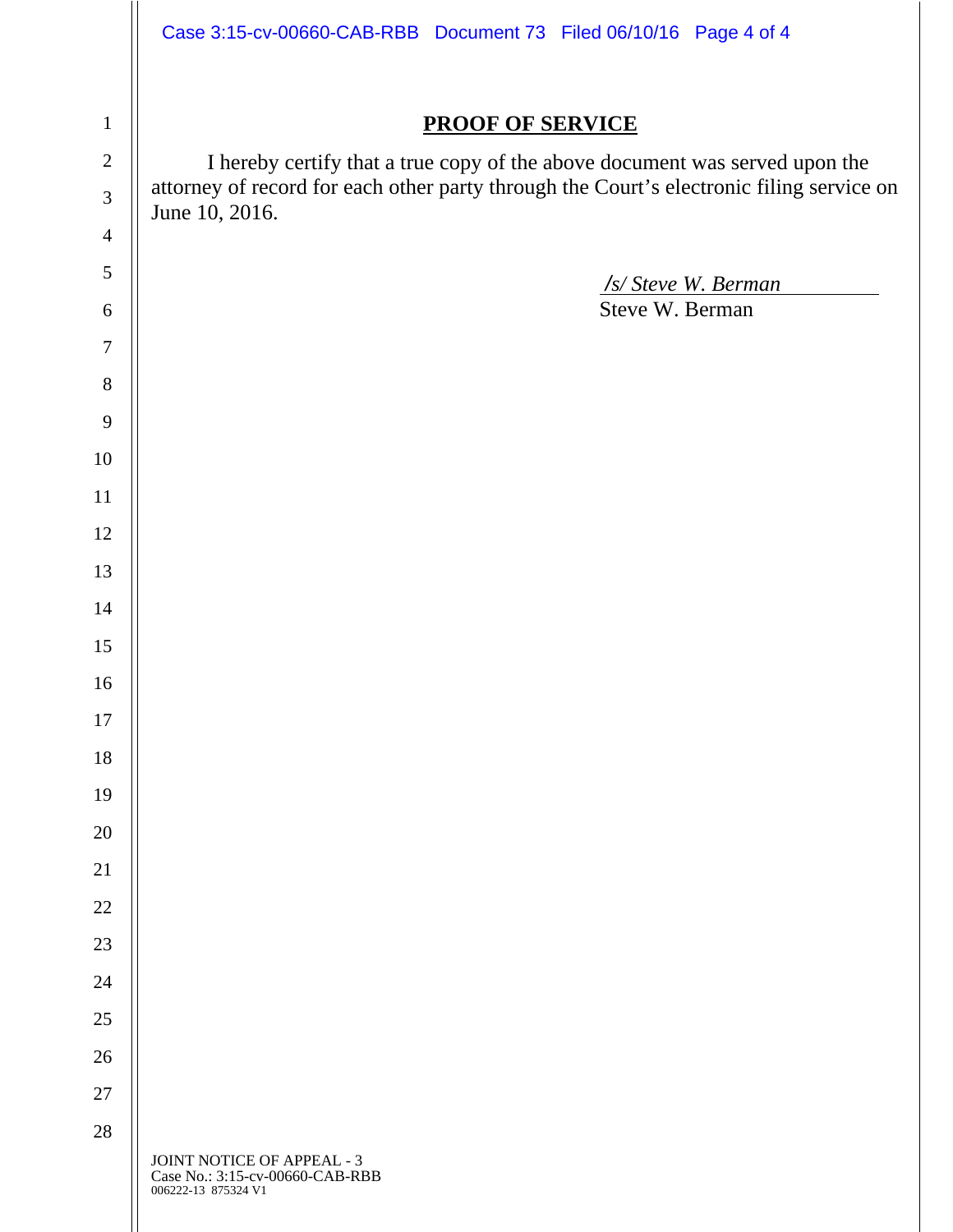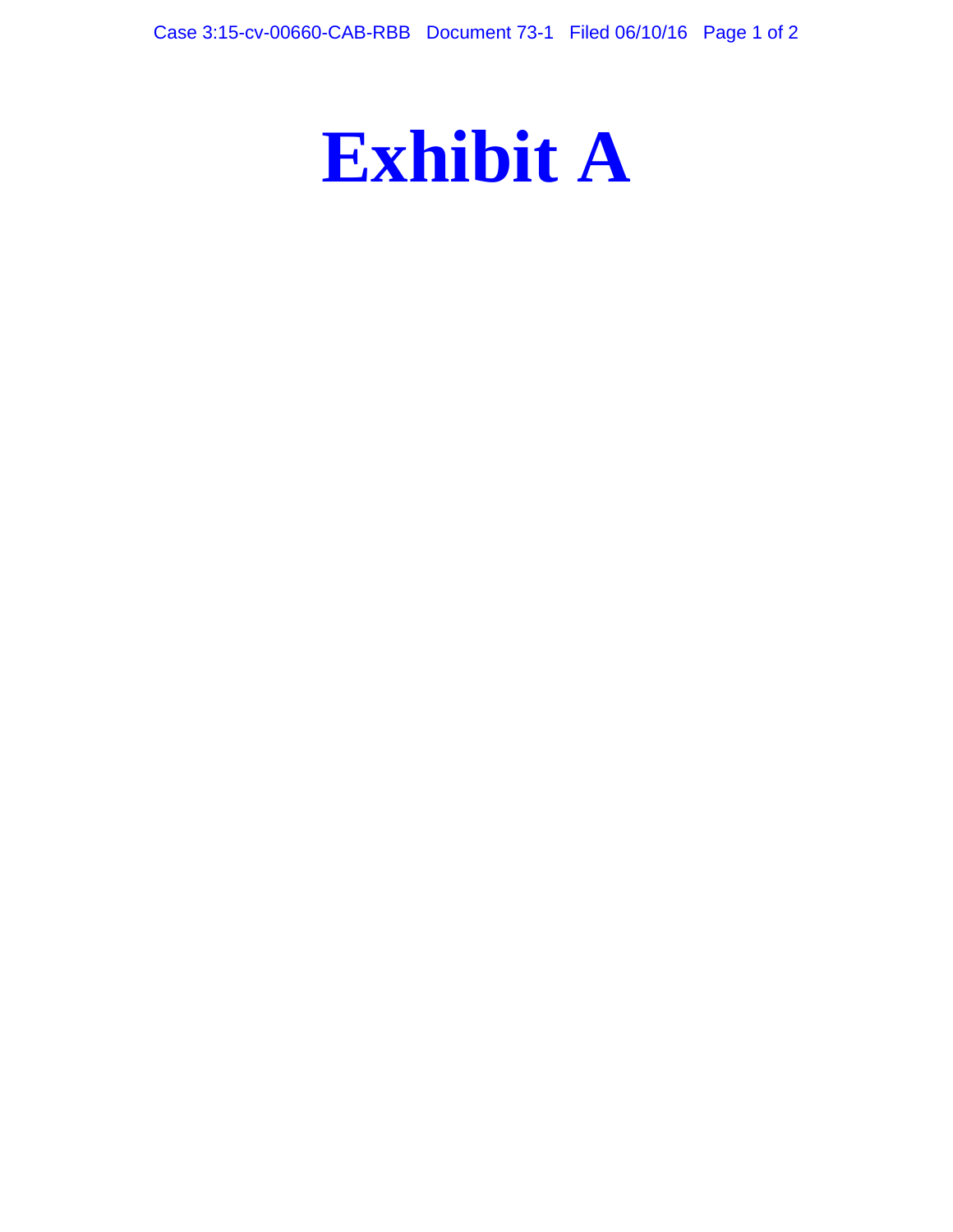Case33155evv006660CARBFRBB Document 7821 Filed 056130166 Fage 2 2 of 12



**United States District Court SOUTHERN DISTRICT OF CALIFORNIA**

Holly Hall; Jessica Gaab; Roci Bollmann; Paul Danner; Valerie Simo; Joyce Kuhl; Elaine Browne, Plaintiffs,

**Civil Action No.** 15-cv-0660-CAB-RBB

v.

Seaworld Entertainment, Inc. Defendant.

**JUDGMENT IN A CIVIL CASE**

**Decision by Court.** This action came to trial or hearing before the Court. The issues have been tried or heard and a decision has been rendered.

IT IS HEREBY ORDERED AND ADJUDGED:

That the Second Amended Complaint is dismissed with prejudice.

**Date:** 5/13/16

**CLERK OF COURT JOHN MORRILL, Clerk of Court** By: s/ C. Lopez

C. Lopez, Deputy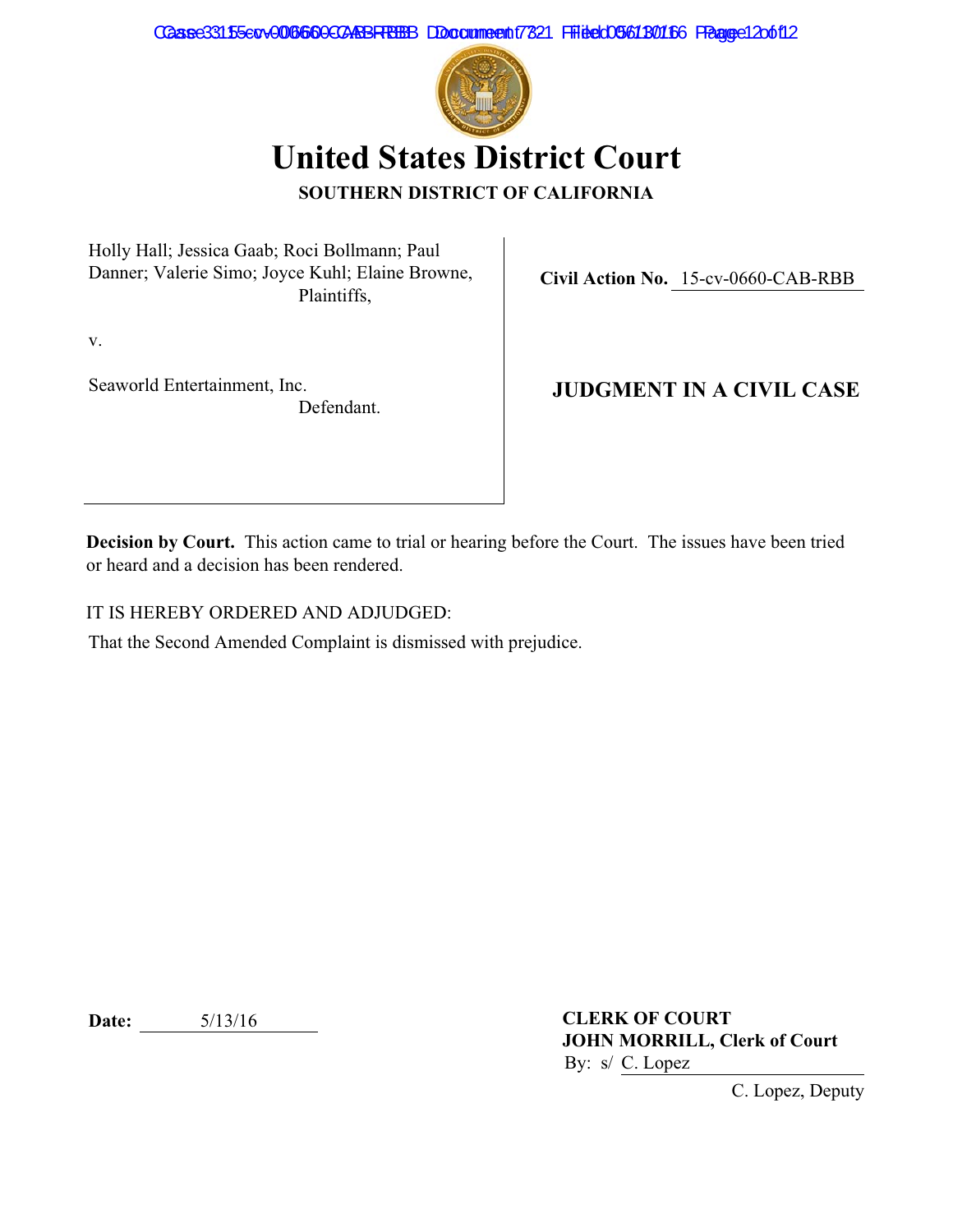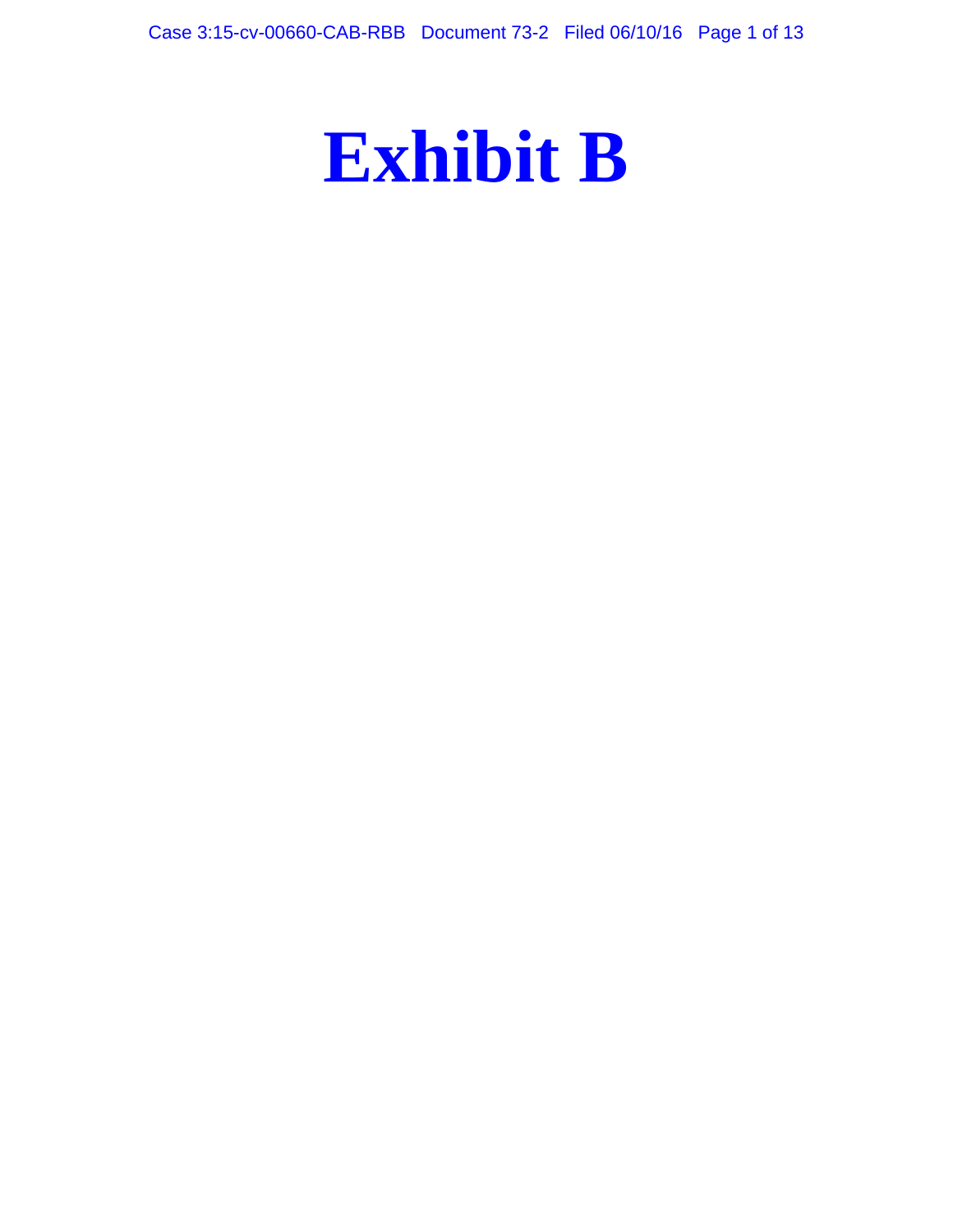|                | Caase33155e0V006660ECAABFFBBB DDocumeent7812 FFitedO561B0166 FRagee12o6f123 |                                                                            |
|----------------|-----------------------------------------------------------------------------|----------------------------------------------------------------------------|
|                |                                                                             |                                                                            |
| 1              |                                                                             |                                                                            |
| $\overline{2}$ |                                                                             |                                                                            |
| 3              |                                                                             |                                                                            |
| 4              |                                                                             |                                                                            |
| 5              |                                                                             |                                                                            |
| 6              |                                                                             |                                                                            |
| 7              |                                                                             |                                                                            |
| 8              | UNITED STATES DISTRICT COURT                                                |                                                                            |
| 9              |                                                                             | SOUTHERN DISTRICT OF CALIFORNIA                                            |
| 10             |                                                                             |                                                                            |
| 11             | HOLLY HALL et al.,                                                          | Case No.: 3:15-CV-660-CAB-RBB                                              |
| 12             | Plaintiffs,                                                                 | <b>ORDER GRANTING MOTION TO</b>                                            |
| 13             | V.                                                                          | <b>DISMISS</b>                                                             |
| 14             | SEA WORLD ENTERTAINMENT,                                                    |                                                                            |
| 15             | INC.,                                                                       | [Doc. No. 64]                                                              |
| 16             | Defendant.                                                                  |                                                                            |
| 17             |                                                                             |                                                                            |
| 18             |                                                                             | This matter is before the Court on SeaWorld's motion to dismiss the second |

amended complaint. The motion has been fully briefed and the Court deems it suitable for submission without oral argument. For the reasons set forth below, the motion is granted and this case is dismissed with prejudice.

22

19

20

21

27

# **I. Procedural Background**

23 24 25 26 28 This now consolidated case originated as three separate class action lawsuits against SeaWorld in which various named plaintiffs sought to represent three separate nationwide classes consisting of purchasers of admission tickets, memberships or other activities at SeaWorld's San Diego, Orlando, or San Antonio parks, respectively (the "San Diego Class", the "Orlando Class", and the "San Antonio Class"). On August 21, 2015, Plaintiffs filed a consolidated 91 page first amended complaint (the "FAC") with five named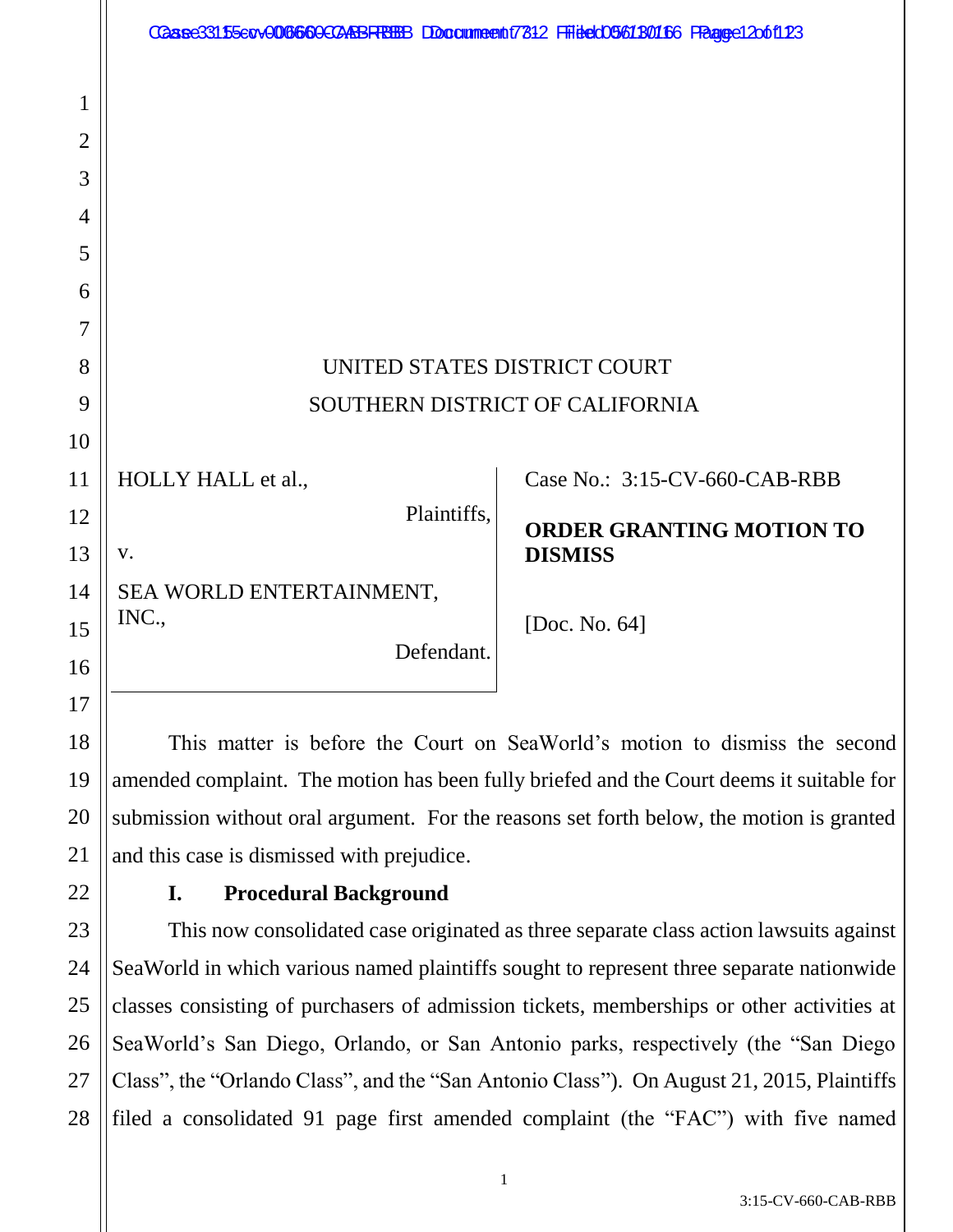plaintiffs: Holly Hall, Paul Danner, Valerie Simo, Joyce Kuhl, and Elaine Browne. Each of the five named plaintiffs, on behalf of themselves and the three putative classes, alleged that they would not have purchased tickets to SeaWorld's parks had they known at the time what they claim to know now about the treatment and condition of the killer whales (also referred to as "orcas") held in captivity at the parks. To that end, Plaintiffs alleged that SeaWorld misled and deceived them and other consumers about the treatment and conditions of the killer whales in violation of various consumer statutes in California, Florida, and Texas.

 The FAC asserted four claims on behalf of the San Diego Class: (1) violation of the California Unfair Competition Law (the "UCL"); (2) violation of the California False Advertising Law (the "FAL"); (3) violation of the California Consumer Legal Remedies Act (the "CLRA"); and (4) Deceit. It also asserted claims on behalf of the Orlando Class and the San Antonio Class for violations of the Florida Deceptive and Unfair Trade Practices Act ("FDUTPA") and the Texas Deceptive Trade Practices – Consumer Protection Act ("TDTPA"), respectively, and for unjust enrichment. The FAC sought restitution, including a refund of the amounts class members paid for admission to the parks, and injunctive relief.

On October 5, 2015, SeaWorld moved to dismiss the FAC. After consideration of extensive briefing from the parties, the Court granted the motion and dismissed the FAC without prejudice on December 23, 2015. The opinion articulates several grounds for dismissal.

First, the Court noted at the outset that all four San Diego Class claims were "premised on the same course of allegedly fraudulent conduct and based on the same alleged misrepresentations and omissions, meaning all of the claims are grounded in fraud and must be pled with particularity pursuant to the heightened pleading standards in Rule 9(b). All four claims require allegations of actual reliance, at least by the named plaintiffs, for those plaintiffs to have standing." [Doc. No. 59 at 4-5.] The Court then held that the named San Diego Plaintiffs lacked standing to bring any fraud-based claims based on

1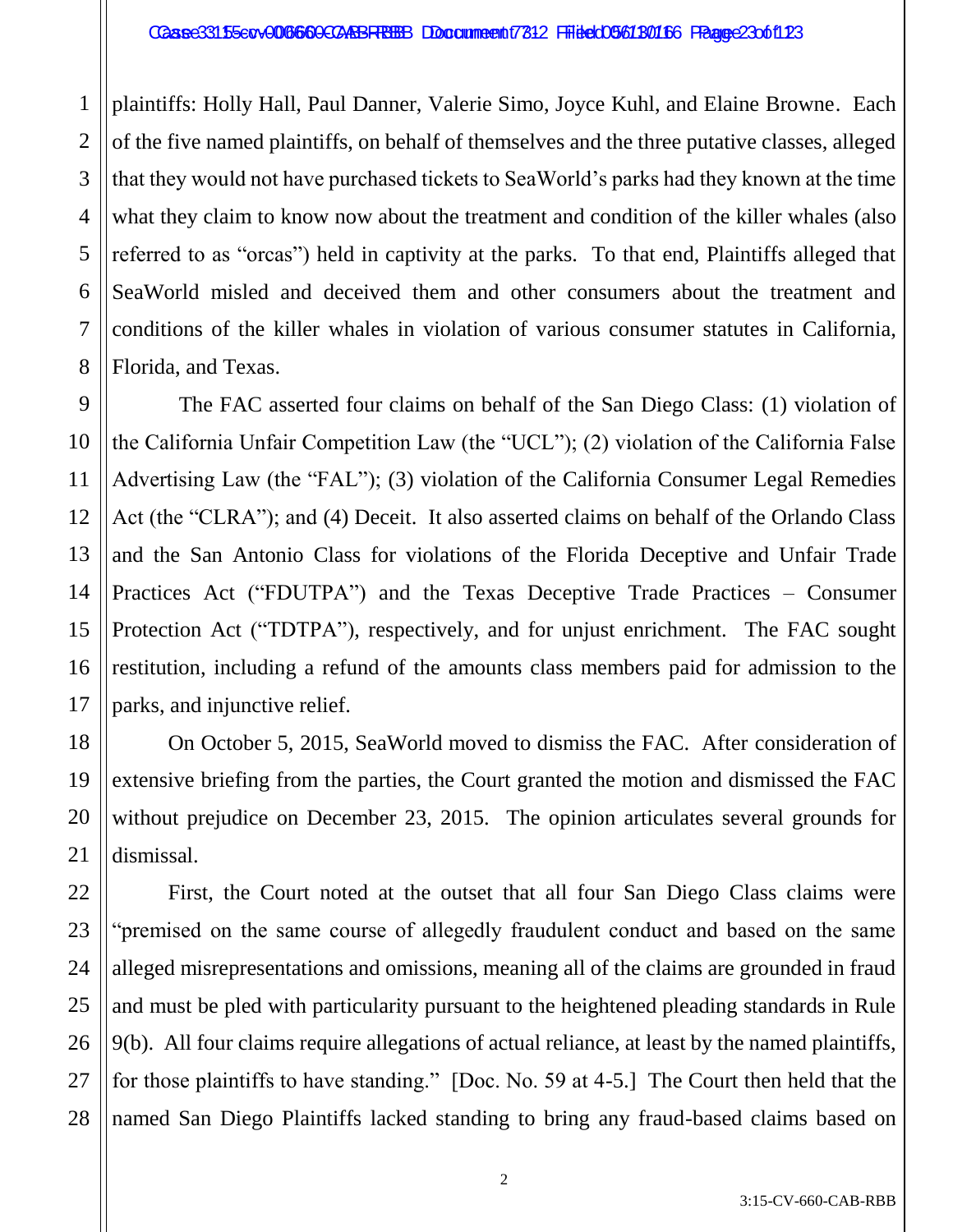### Caase33155e0v006660ECARBREBB Doccument 7312 Filitec056180166 Paaree34oft123

alleged affirmative misrepresentations by SeaWorld because "the complaint does not allege (let alone with any specificity) that any of the named plaintiffs saw and relied on SeaWorld's statements about its treatment of whales when purchasing their tickets." [*Id.* at 10.]

Second, the Court held that "because SeaWorld had no duty to disclose the details of the health and conditions of the whales in captivity, the San Diego Plaintiffs could not have relied on SeaWorld's failure to disclose information about the health or conditions of the whales," and that therefore the San Diego Plaintiffs also lacked standing to bring any fraud claims based on pure omissions. [*Id.* at 15.]

Third, the Court held that even if the San Diego Plaintiffs had alleged reliance sufficient to establish standing, the San Diego Class claims were deficient because they were not pled with particularity as required by Federal Rule of Civil Procedure 9(b). After specifically evaluating each of the fifteen alleged misrepresentations listed in the opposition brief, the Court noted that "[n]owhere in the FAC do Plaintiffs specify when they were exposed to any of these statements and which ones they found material and relied on. Moreover, based on the specifics that can be discerned from the FAC, most of the alleged statements were made after Plaintiffs purchased their tickets, meaning Plaintiffs could not have relied on them when making their purchase." [*Id.* at 25.] In addition, with respect to alleged omissions, the Court held that the FAC was inadequately pled because it did not "plead with specificity where any omitted information could have been revealed such that Plaintiffs would have seen it prior to purchasing their tickets." [*Id.* at 26.]

Fourth, the Court dismissed the Orlando Plaintiffs' and San Antonio Plaintiffs' claims for the same lack of standing and lack of specificity that were fatal to the San Diego Plaintiffs' claims.

Finally, the Court separately dismissed Plaintiffs' request for injunctive relief for lack of standing and the CLRA claim because tickets to SeaWorld are neither "goods" nor "services" within the meaning of the CLRA.

28

1

2

3

4

5

6

7

8

9

10

11

12

13

14

15

16

17

18

19

20

21

22

23

24

25

26

27

Ultimately, the Court dismissed the San Diego Plaintiffs' fraud-based pure omission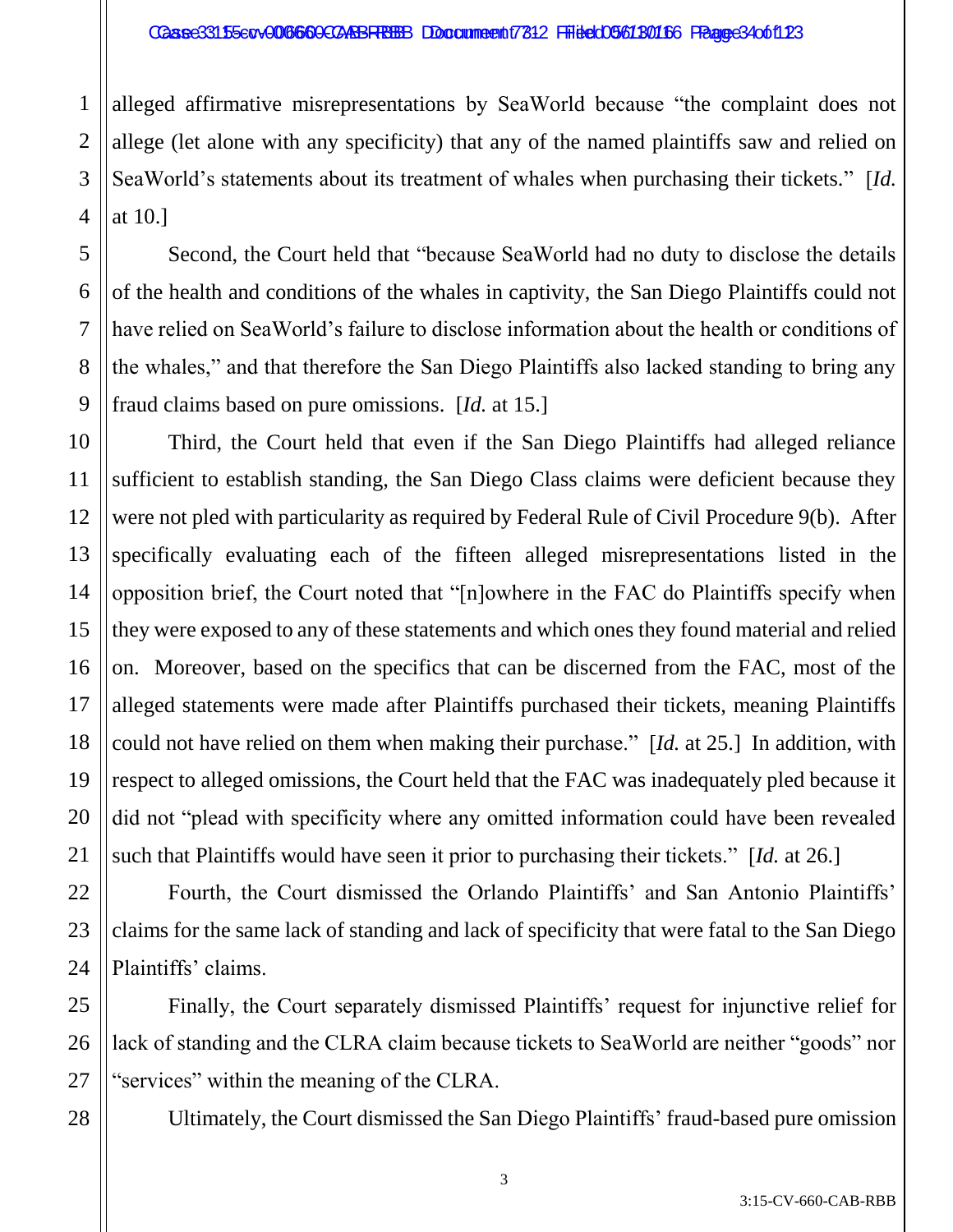1 claims, the CLRA claim, and all injunctive relief claims, with prejudice. All remaining claims were dismissed without prejudice. The order granted Plaintiffs leave to file a second amended complaint.

On January 25, 2016, Plaintiffs filed a second amended complaint ("SAC"), and SeaWorld has filed another motion to dismiss. The motion has been fully briefed and has been taken under submission.

# **II. New Allegations in the SAC**

The FAC was over 90 pages long and the Court summarized the relevant allegations in its prior dismissal order. The SAC is 100 pages long despite removing the CLRA claim and request for injunctive relief. It does not remove any factual allegations and is largely identical to the FAC. Indeed, the SAC even retains and adds allegations to a section with the heading "SeaWorld Has a Duty to Disclose to Consumers its Treatment of Captive Orcas and their Actual Condition" even though the Court explicitly held that SeaWorld *did not* have such a duty to disclose when dismissing the FAC. Ultimately, the new allegations in the SAC fall into a seven categories:

(1) A host of footnotes providing the websites where various alleged false statements could be found on the date the SAC was filed;

(2) Allegations that "[e]ach plaintiff had previously visited a SeaWorld amusement park and attended a Shamu Show prior to their respective purchases" [Doc. No. 60 at  $\P$ [25, 282];

(3) Allegations of additional alleged false statements made by SeaWorld trainers during Shamu shows, in SeaWorld promotional materials, and by SeaWorld executives [*Id.* at ¶¶ 43, 47, 48, 176, 199, 200];

(4) Allegations of additional alleged false statements made by SeaWorld executives or employees after the FAC was filed [*Id.* at ¶¶ 256, 257];

(5) Allegations in the above-referenced "Duty to Disclose" section that Plaintiffs relied "on the belief that SeaWorld's captive orcas were healthy and thriving at SeaWorld," which belief was "based upon the information communicated by SeaWorld over the course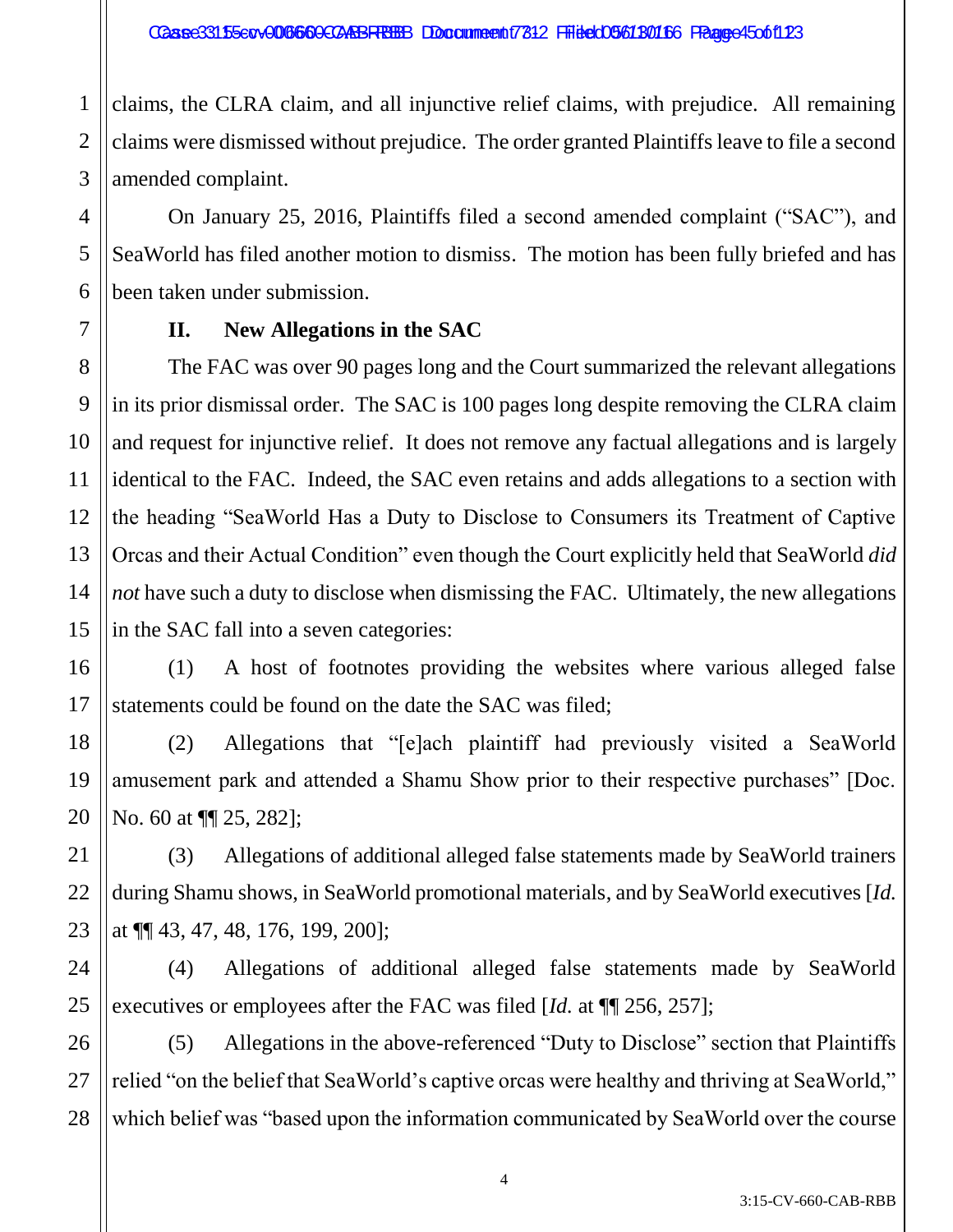### Caase33155e0v006660ECARBREBB Doccument 7312 Filited 056180166 Paanee56001123

1 2 3 4 5 6 of its long-term, extensive advertising campaign, during its Shamu shows, and in its parks." The SAC then alleges that if SeaWorld had "told the truth about the condition and treatment of SeaWorld's captive orcas, either at its Shamu Shows or otherwise in promotional materials at SeaWorld's parks," Plaintiffs would not have purchased the tickets in question in this lawsuit and would have demanded a refund for their prior visit. [*Id.* at ¶¶ 283-85, 291];

7 8 9 (6) Allegations that SeaWorld's treatment of its captive whales violates the UCL because they are unlawful under California Penal Code Section 597(b) [*Id.* at ¶¶ 310-11]; and

10 11 (7) Legal argument and citations concerning the FDUTPA claim [*Id.* at ¶¶ 341- 43.].

12 13 The SAC asserted the same claims as the FAC, with the exception of the CLRA claim, which the Court had dismissed with prejudice.

14

21

# **III. Legal Standard**

15 16 17 18 19 20 22 23 24 25 26 27 28 The Court applies the same legal standards to the instant motion as it did to SeaWorld's motion to dismiss the FAC. Specifically, in most cases, to survive a motion to dismiss under Rule 12(b)(6), "a complaint must contain sufficient factual matter, accepted as true, to 'state a claim to relief that is plausible on its face.'" *Ashcroft v. Iqbal*, 556 U.S. 662, 678 (2009) (quoting *Bell Atlantic Corp. v. Twombly*, 550 U.S. 544, 570 (2007)). Thus, the Court "accept[s] factual allegations in the complaint as true and construe[s] the pleadings in the light most favorable to the nonmoving party." *Manzarek v. St. Paul Fire & Marine Ins. Co.*, 519 F.3d 1025, 1031 (9th Cir. 2008). On the other hand, the Court is "not bound to accept as true a legal conclusion couched as a factual allegation." *Iqbal*, 556 U.S. at 678; *see also Lee v. City of Los Angeles*, 250 F.3d 668, 679 (9th Cir. 2001) ("Conclusory allegations of law are insufficient to defeat a motion to dismiss"). Nor is the Court "required to accept as true allegations that contradict exhibits attached to the Complaint or . . . allegations that are merely conclusory, unwarranted deductions of fact, or unreasonable inferences." *Daniels-Hall v. Nat'l Educ. Ass'n*, 629

3:15-CV-660-CAB-RBB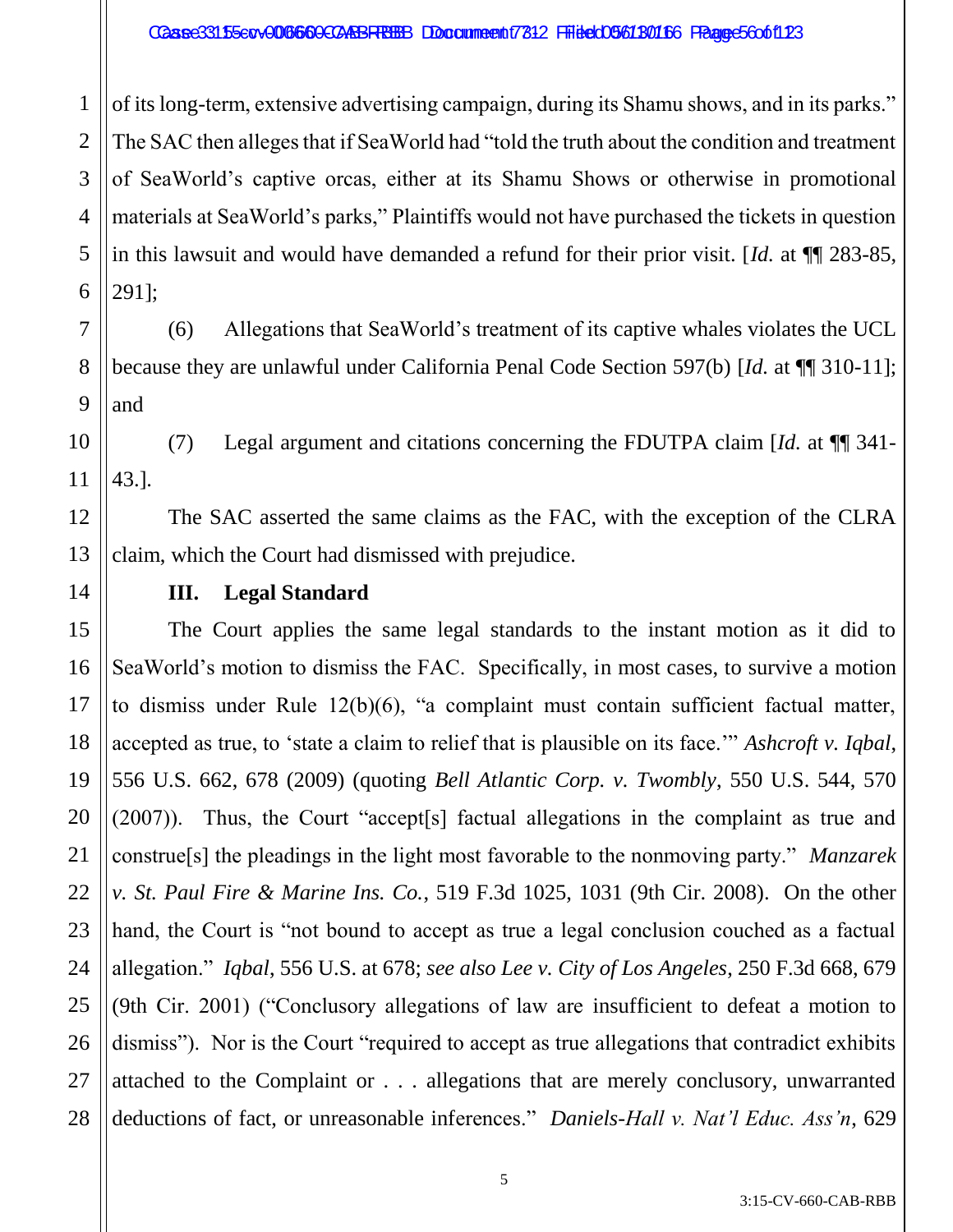1

2

5

7

8

9

10

11

12

13

14

15

16

17

18

19

3 4 F.3d 992, 998 (9th Cir. 2010). "In sum, for a complaint to survive a  $[12(b)(6)]$  motion to dismiss, the non-conclusory factual content, and reasonable inferences from that content, must be plausibly suggestive of a claim entitling the plaintiff to relief." *Moss v. U.S. Secret Serv.*, 572 F.3d 962, 969 (9th Cir. 2009) (quotations omitted).

6 20 Here, however, most of Plaintiffs' claims are based on alleged fraud and are therefore subject to the heightened pleading standard under Rule 9(b), which requires plaintiffs to "state with particularity the circumstances constituting fraud." Fed. R.Civ. P. 9(b). "Rule 9(b) demands that the circumstances constituting the alleged fraud be specific enough to give defendants notice of the particular misconduct so that they can defend against the charge and not just deny that they have done anything wrong." *Kearns v. Ford Motor Co.*, 567 F.3d 1120, 1124 (9th Cir. 2009) (internal quotation marks and ellipses omitted); *Moore v. Kayport Package Exp., Inc.*, 885 F.2d 531, 540 (9th Cir. 1989) ("A pleading is sufficient under [R]ule 9(b) if it identifies the circumstances constituting fraud so that a defendant can prepare an adequate answer from the allegations."). "Averments of fraud must be accompanied by the *who, what, when, where, and how* of the misconduct charged." *Kearns*, 567 F.3d at 1124 (quoting *Vess v. Ciba-Geigy Corp. USA*, 317 F.3d 1097, 1106 (9th Cir. 2003)) (*emphasis* added; internal quotation marks omitted). Thus, when a plaintiff claims that a statement is false or misleading, "[t]he plaintiff must set forth *what* is false or misleading about a statement, and *why* it is false." *Vess*, 317 F.3d at 1106 (*emphasis* added; internal quotation marks omitted).

21 22 23 24 25 26 27 28 Rule 9(b)'s heightened pleading requirements serve "three purposes: (1) to provide defendants with adequate notice to allow them to defend the charge and deter plaintiffs from the filing of complaints 'as a pretext for the discovery of unknown wrongs'; (2) to protect those whose reputation would be harmed as a result of being subject to fraud charges; and (3) to 'prohibit  $\lceil \cdot \rceil$  plaintiff[s] from unilaterally imposing upon the court, the parties and society enormous social and economic costs absent some factual basis.'" *Kearns*, 567 F.3d at 1125 (quoting *In re Stac Elecs. Sec. Litig.*, 89 F.3d 1399, 1405 (9th Cir. 1996)) (brackets in original). These heightened pleading requirements are equally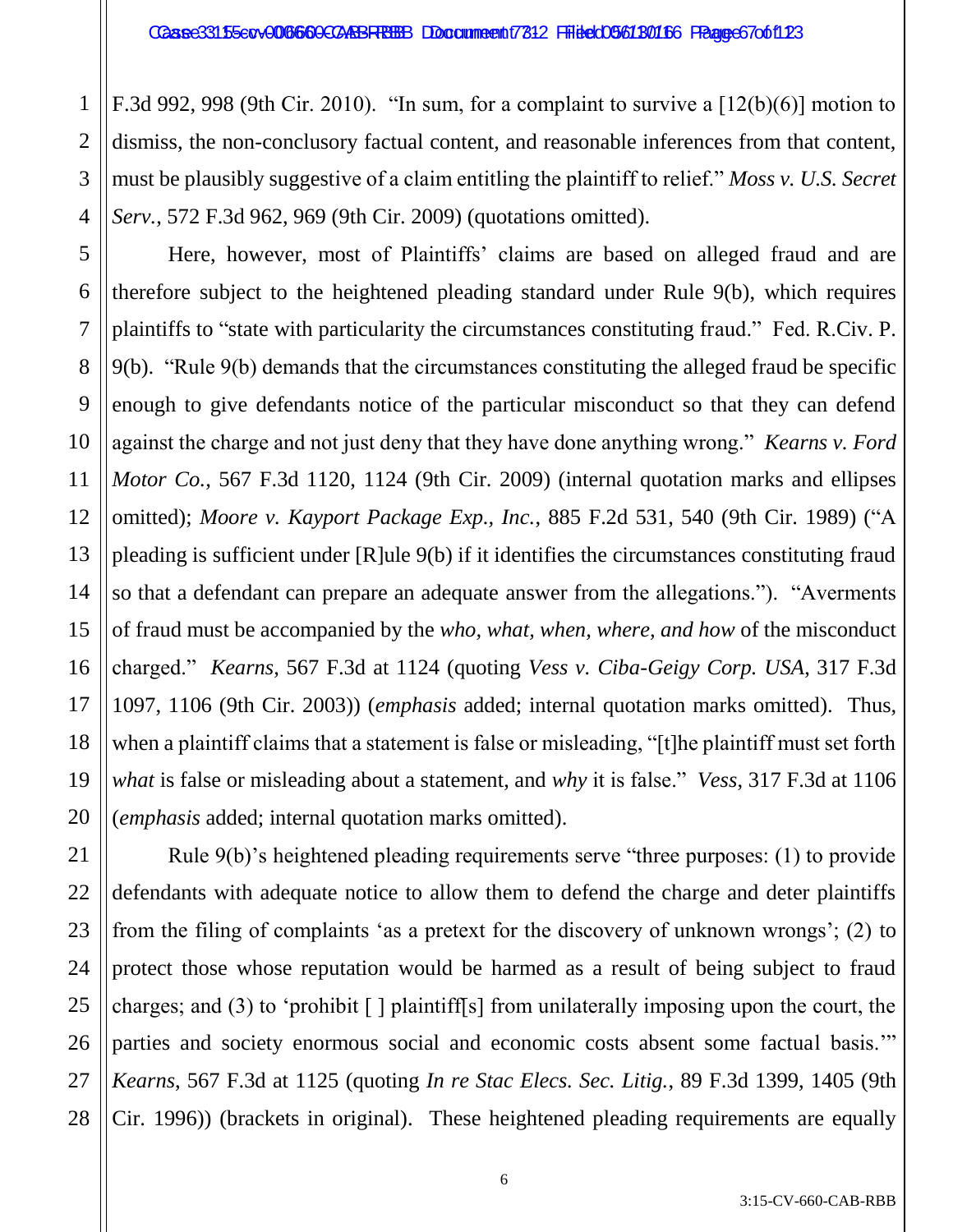2 applicable to fraud claims based on omissions or nondisclosures by a defendant. *See Kearns*, 567 F.3d at 1127 ("Because the Supreme Court of California has held that nondisclosure is a claim for misrepresentation in a cause of action for fraud, it (as any other fraud claim) must be pleaded with particularity under Rule 9(b).").

**IV. Discussion**

Based on the minimal and superficial allegations added to the SAC and Plaintiffs' arguments in opposition to SeaWorld's motion to dismiss, it appears that Plaintiffs have treated the Court's grant of leave to file the SAC more as an opportunity to seek reconsideration of the Court's prior dismissal order than as a chance to remedy the pleading deficiencies identified by the Court in that order. In short, the SAC still does not allege reliance sufficient to create standing for the named Plaintiffs on their fraud claims and even if it did, the SAC still does not plead the purported misrepresentations with particularity. Accordingly, the discussion and analysis in the Court's prior order is equally applicable to the SAC, and the Court declines Plaintiff's thinly veiled request for reconsideration of that order. Nevertheless, the new allegations in the SAC are discussed briefly below.

# **A. The San Diego Class Claims**

# **1. Standing**

One deficiency of the FAC was the lack of any allegations that "the named plaintiffs actually saw or read *any* advertising or statements made by SeaWorld prior to purchasing their tickets." [Doc. No. 59 at 10.] In their opposition, the only new allegations in the SAC that Plaintiffs cite as establishing standing are that the named Plaintiffs had visited SeaWorld and attended a Shamu show prior to the ticket purchases at issue in this lawsuit, and that during the Shamu shows SeaWorld did not disclose the alleged "true facts" about the condition of the killer whales.

These new allegations do not establish standing for all of the same reasons articulated in the prior dismissal order. The SAC does not allege any specific misrepresentations made during the Shamu show the named Plaintiffs attended that they relied on when purchasing tickets to return to the park. Further, because SeaWorld did not

1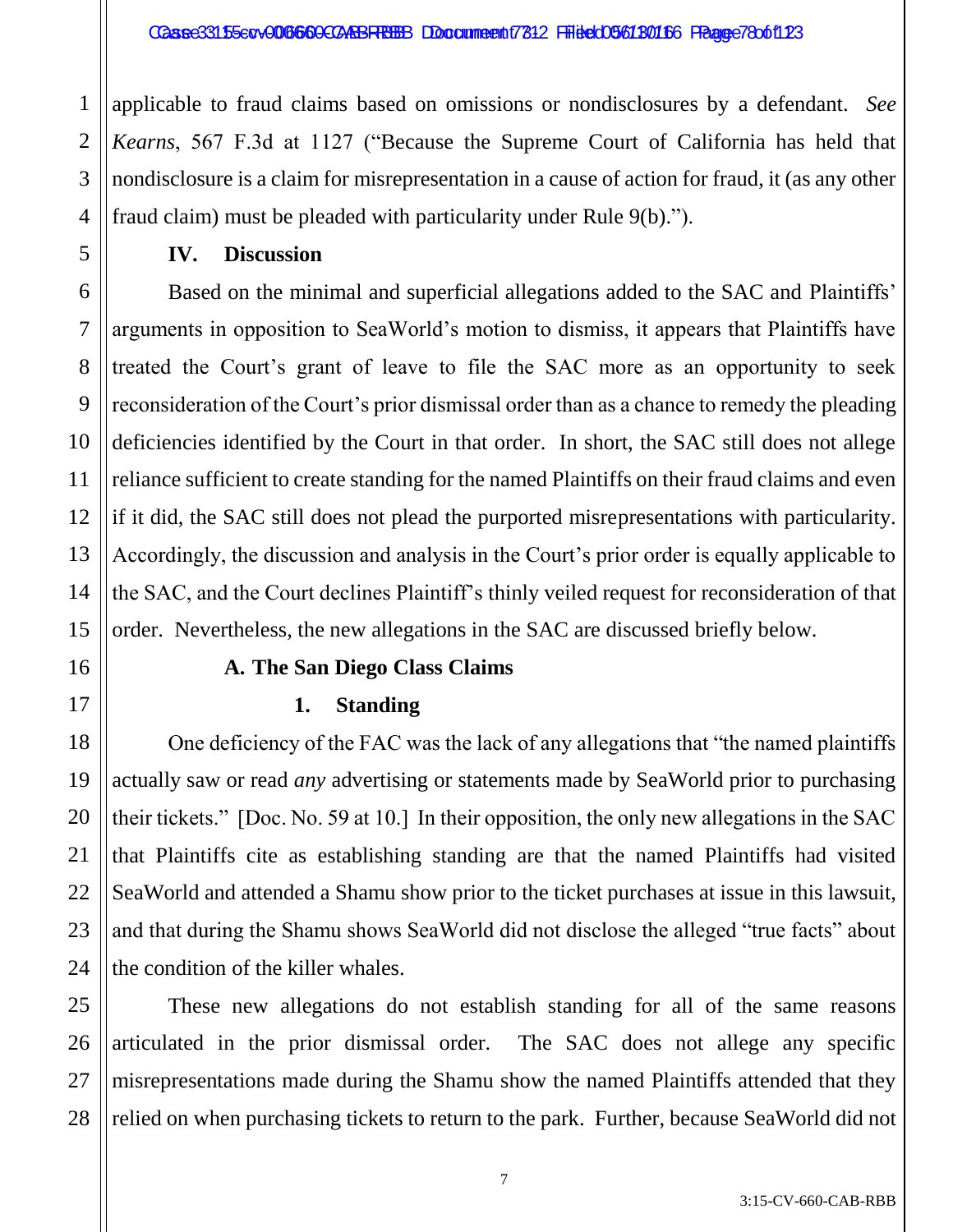2 3 4 5 have any duty to disclose information about the health or condition of the whales, the alleged failure to provide such information during the Shamu shows is not actionable. Accordingly, for all of the reasons set forth in the Court's prior order, Plaintiffs lack standing to bring their UCL, FAL, and deceit claims based on misrepresentations or omissions by SeaWorld.

6

7

8

9

10

11

12

13

14

15

16

17

18

19

20

21

1

# **2. The Specifics of the Misrepresentations/Omissions**

 Another deficiency if the FAC was its failure to plead with particularity "the who, what, when, where, and how" of the misrepresentations or omissions at issue. *Kearns*, 567 F.3d at 124. The only additional details about the alleged misrepresentations included in the SAC are citations to websites where the statements could be found at the time the SAC was filed. The SAC, however, still fails to identify whether Plaintiffs actually saw such statements, when Plaintiffs saw them, where Plaintiffs saw them, and why such statements are measurably false. That an alleged false statement exists on the internet today does not provide the who, what, when, where, and how required for a fraud claim based on purported reliance on that false statement to make a purchase three years ago. Likewise, allegations that Plaintiffs attended a Shamu show prior to making their ticket purchases combined with general allegations that SeaWorld trainers have made misrepresentations at Shamu shows do not save the SAC without allegations that the alleged misrepresentations were made at the specific Shamu shows attended by Plaintiffs and that Plaintiffs specifically relied on such statements when purchasing the tickets in question here. Accordingly, the SAC does not remedy the FAC's failure to plead fraud with specificity.

22 23 24 25 26 27 28 As for fraud-based claims based on omissions, the order dismissing the FAC relied on the Ninth Circuit's opinion in *Wilson v. Hewlett–Packard Co.,* 668 F.3d 1136, 1141 (9th Cir. 2012), and held that SeaWorld had no duty to disclose information about the condition of the whales. The order, however, noted that Plaintiffs could assert an omission claim "to the extent the allegedly omitted material is directly 'contrary to a representation actually made by the defendant.'" [Doc. No. 59 at 33 citing *Wilson*, 668 F.3d at 1141.] In the SAC and in their opposition, however, Plaintiffs make no effort to comply with this limitation.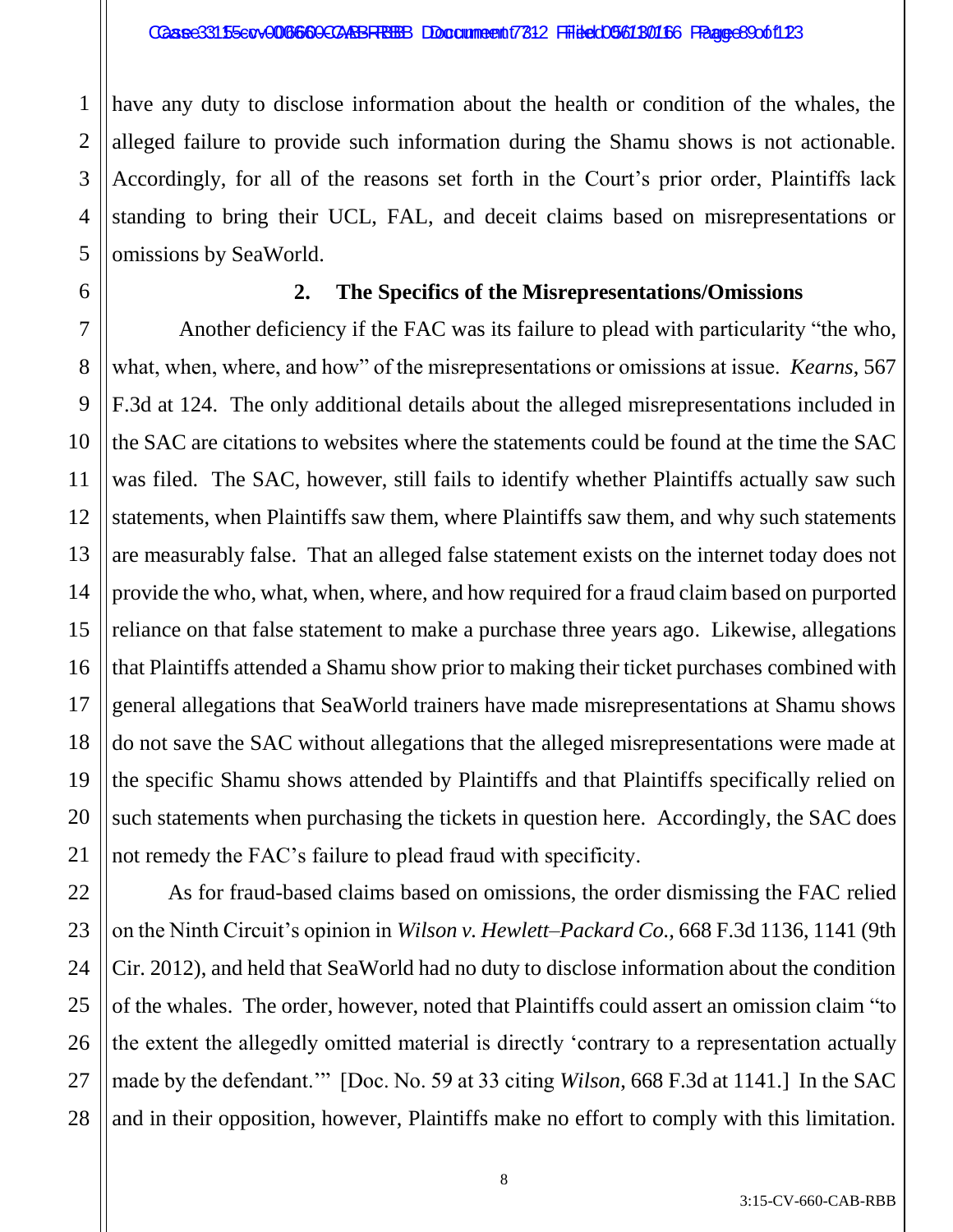3 4 5 6 8 9 10 12 13 14 15 16 17 18 19 20 Instead, the opposition blatantly re-argues that SeaWorld did in fact have a general duty to disclose the condition of the whales, relying on *Rutledge v. Hewlett Packard Co.*, 238 Cal. App. 4<sup>th</sup> 1164 (Cal. Ct. App. 2015), a case that Plaintiffs did not cite in their opposition to the motion to dismiss the FAC. The Court declines to reconsider its prior holding, and in any event is not persuaded that *Rutledge* renders *Wilson* bad law or stands for the existence of the truly limitless duty to disclose for which Plaintiffs argue here. Indeed, several recent federal opinions issued after *Rutledge* have relied on *Wilson* to hold that the defendants did not have duty to disclose information that did not pose safety risks to consumers. *See, e.g., McCoy v. Nestle USA, Inc.*, \_\_ F.Supp. 3d \_\_, No. 15-cv-4451-JCS, 2016 WL 1213904, at \*9-10 (N.D. Cal. Mar. 29, 2016) (holding that *Wilson*'s holding that "an obligation to disclose under California law extends only to matters of product safety" governs); *Hodsdon v. Mars, Inc.*, \_\_ F.Supp. 3d \_\_, No. 15-CV-04450-RS, 2016 WL 627383, at \*6 (N.D. Cal. Feb. 17, 2016) ("In light of *Wilson* and overwhelming authority, manufacturers are dutybound to disclose only information about a product's safety risks and product defects."); *Wirth v. Mars Inc.*, No. SACV151470DOCKESX, 2016 WL 471234, at \*3 (C.D. Cal. Feb. 5, 2016) ("Following *Wilson*, several federal district courts have reaffirmed that a manufacturer's duty to affirmatively disclose information to consumers is confined to safety issues."). Accordingly, the fraud claims in the SAC based a purported breach of a duty to disclose the health and condition of the whales are dismissed for all of the same reasons set forth in the Court's prior order.

# **3. UCL Claim Based on "Unlawful" Prong**

"An action under the UCL's unlawful prong 'borrows violations of other laws and treats them as unlawful practices that the unfair competition law makes independently actionable.'" *Wilson*, 668 F.3d at 1145-46 (quoting *Cel–Tech Commc'ns, Inc. v. L.A. Cellular Tel. Co.*, 20 Cal.4th 163, 180 (1999)). Here, the SAC adds an allegation that SeaWorld violated the UCL's "unlawful" prong because SeaWorld's "'business act[s] or practice[s]' violate Cal. Penal Code § 597(b)." [Doc. No. 60 at ¶ 310.] The SAC quotes the following portion of section 597(b):

21

22

23

24

25

26

27

28

1

2

7

11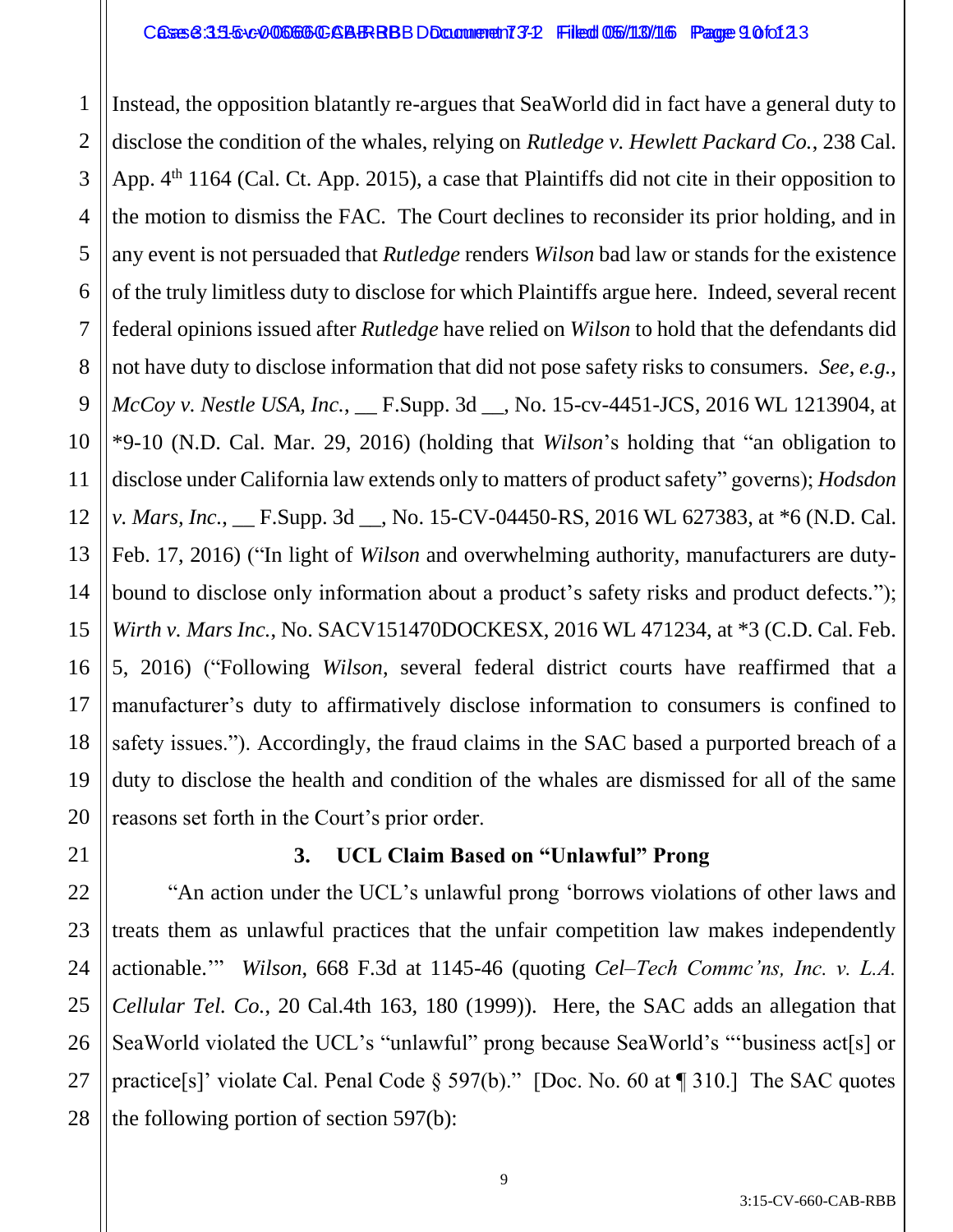## Caase33155evv006660CCARBRRBB Doccumeent 7312 Filied 0561 B0166 Paanee1 01 of 123

whoever, having the charge or custody of any animal, either as owner or otherwise, subjects any animal to needless suffering, or inflicts unnecessary cruelty upon the animal, or in any manner abuses any animal, or fails to provide the animal with proper food, drink, or shelter or protection from the weather . . . .

[*Id.*] Although this claim under the unlawful prong of the UCL may not require allegations of reliance to the extent it is not based on misrepresentations or omissions, a plaintiff asserting a UCL claim based on violation of animal cruelty laws "must still show that the alleged violation caused or resulted in the loss of money or property." *Turcios v. Carma Labs., Inc.*, 296 F.R.D. 638, 644 (C.D. Cal. 2014); *see also In re Actimmune Mktg. Litig.*, No. C 08-02376 MHP, 2010 WL 3463491, at \*7 (N.D. Cal. Sept. 1, 2010) ("Establishing that a defendant violated a law only accomplishes half of a plaintiff's burden in a UCL unlawful prong action. If plaintiffs, here, can make out a violation of the FDCA or the Sherman Laws, plaintiffs would then be required to prove that they were injured 'as a result of' defendants' law-violating conduct."), *aff'd*, 464 F. App'x 651 (9th Cir. 2011). The SAC, however, does not allege (nor could it) that SeaWorld's alleged violation of Section  $597(b)$  caused or resulted in the injury Plaintiffs allege here.<sup>1</sup> Because Plaintiffs did not suffer (and could not have suffered) any economic injury caused by SeaWorld's alleged violation of animal cruelty laws, they lack standing to bring a UCL claim predicated on a violation of Section 597(b).<sup>2</sup> Accordingly, this claim under the UCL's unlawful prong is also dismissed with prejudice.

 $\overline{a}$ 

 $1$  To adequately plead such causation, the SAC would have to make the nonsensical allegation that Plaintiffs purchased their tickets to SeaWorld *because* SeaWorld violated Section 597(b). In reality, the only thing Plaintiffs can allege is that they purchased their tickets because SeaWorld did not disclose that its treatment of the whales violated Section 597(b). Such an allegation, however, invokes the UCL's fraud prong, not the unlawful prong, because Plaintiff's purported damages were caused by the failure to disclose, not the alleged violation of the statute. A UCL fraud claim on this ground fails for all of the reasons stated herein and in the Court's prior dismissal order with respect to Plaintiff's other misrepresentation and omission allegations.

 $2$  For the same reason, Plaintiffs lack standing to bring a UCL claim under the unfairness prong based on violation of public policy concerning treatment of the whales. Such an alleged public policy violation did not cause or result in any injury to Plaintiffs.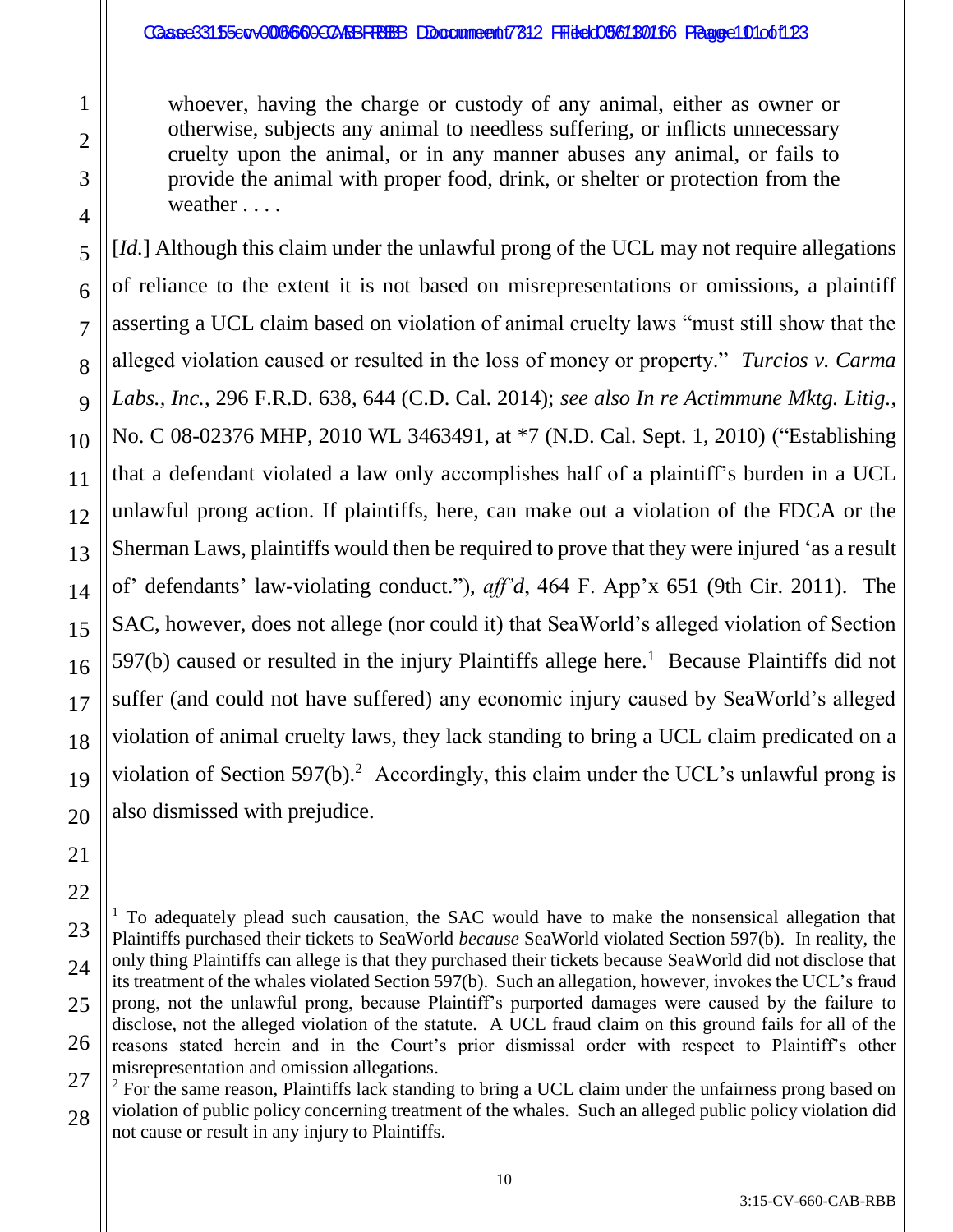1 2 3

4

5

6

7

11

17

18

19

20

21

 $\overline{a}$ 

# **B. Orlando Class and San Antonio Class Claims**

The SAC reasserts a claim under FDUTPA on behalf of the Orlando Class and a claim under TDTPA on behalf of the San Antonio Class. The SAC also reasserts the unjust enrichment claim on behalf of both classes. In opposition to SeaWorld's motion to dismiss the FAC, Plaintiffs spent less than four of the thirty-two pages of their brief on these claims, and the Court ultimately dismissed these claims for the same reasons it dismissed the San Diego Class' claims.

8 9 10 12 13 14 15 16 Although Plaintiffs now dedicate a much more substantial portion of their brief to these claims, the SAC asserts no new substantive factual allegations unique to these claims.<sup>3</sup> Thus, any arguments in Plaintiffs' opposition here either were rejected by the Court when it dismissed the FAC, or are new legal arguments that Plaintiff could have made in its prior opposition brief. In other words, Plaintiffs effectively ask the Court to reconsider its prior order on these claims, but in light of the absence of new factual allegations in the SAC, none of Plaintiffs' arguments justify such reconsideration.<sup>4</sup> Accordingly, the FDUTPA, TDTPA, and unjust enrichment claims are dismissed for the same reasons set forth in the order dismissing the FAC.

# **V. Disposition**

For the reasons discussed above, SeaWorld's motion to dismiss is **GRANTED**. Because Plaintiffs have demonstrated an inability to remedy to the deficiencies identified by the Court in its order dismissing the FAC, including in particular their lack of standing

<sup>22</sup> 23 24 25 <sup>3</sup> The SAC includes only new allegations quoting various legal authority about the interpretation of FDUTPA. These allegations do not defeat a motion to dismiss. *See Lee*, 250 F.3d at 679. In addition, in the allegations specific to the FDUTPA claim, the SAC restates Plaintiffs' general allegations that SeaWorld failed to disclose "the truth" about the treatment of the whales and that Plaintiffs would not have bought tickets had they known such information. Allegations to this effect appeared throughout the FAC and are not new to the SAC.

<sup>26</sup> 27 28 4 *See generally Marlyn Nutraceuticals, Inc. v. Mucos Pharma GmbH & Co.*, 571 F.3d 873, 880 (9th Cir. 2009) (noting that "a motion for reconsideration should not be granted, absent highly unusual circumstances, unless the district court is presented with newly discovered evidence, committed clear error, or if there is an intervening change in the controlling law. A motion for reconsideration may not be used to raise arguments or present evidence for the first time when they could reasonably have been raised earlier in the litigation.") (internal quotation marks and citations omitted).